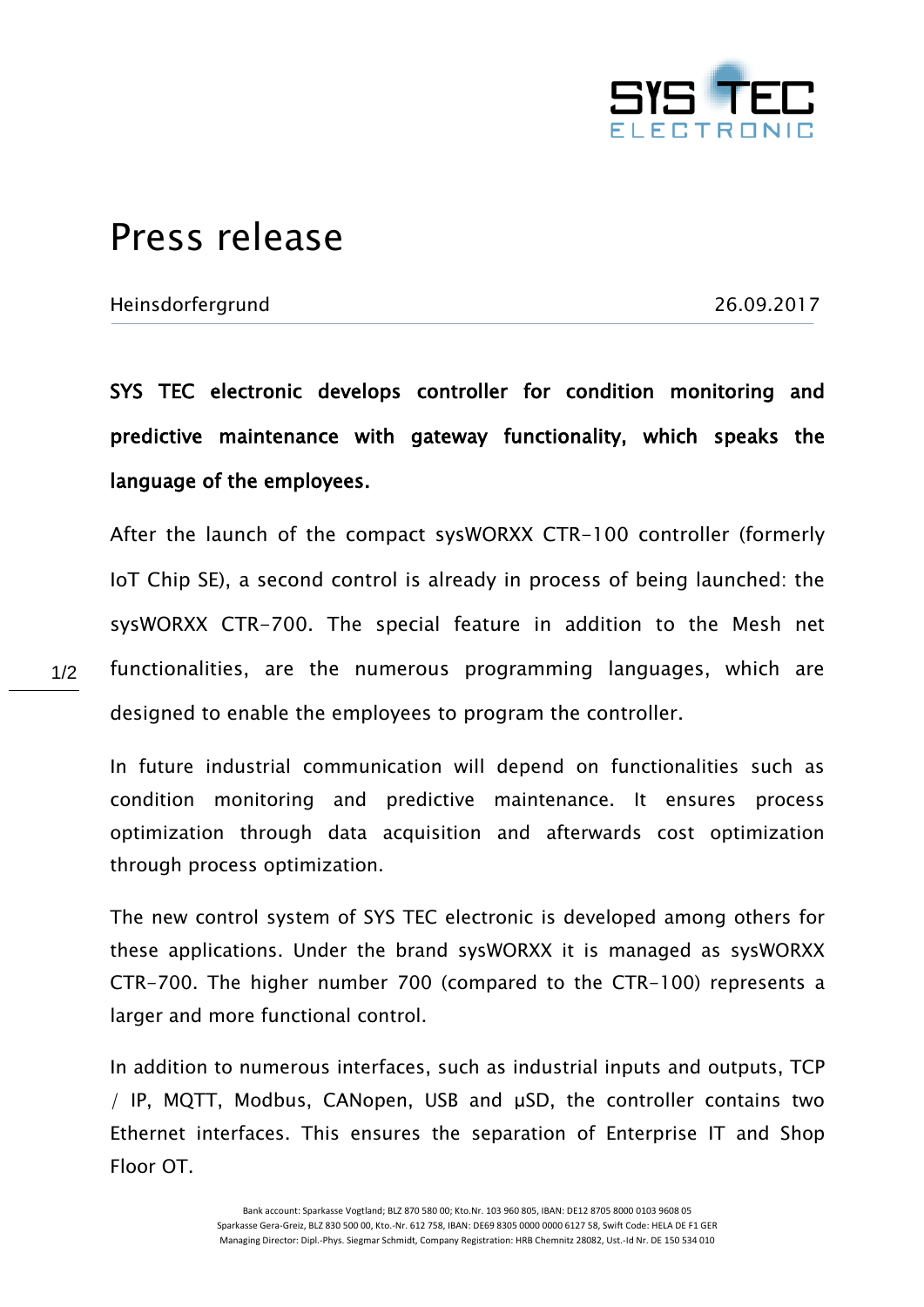

The special feature of the sysWORXX CTR-700 is the software. It can be programmed via IEC 61131-3 as well as in various IoT languages (C#/.Net, Node-RED, Java, Python). Thus it is not necessary to require an expensive external service. The controller speaks the language of the employees.

> Bank account: Sparkasse Vogtland; BLZ 870 580 00; Kto.Nr. 103 960 805, IBAN: DE12 8705 8000 0103 9608 05 Sparkasse Gera-Greiz, BLZ 830 500 00, Kto.-Nr. 612 758, IBAN: DE69 8305 0000 0000 6127 58, Swift Code: HELA DE F1 GER Managing Director: Dipl.-Phys. Siegmar Schmidt, Company Registration: HRB Chemnitz 28082, Ust.-Id Nr. DE 150 534 010

2/2